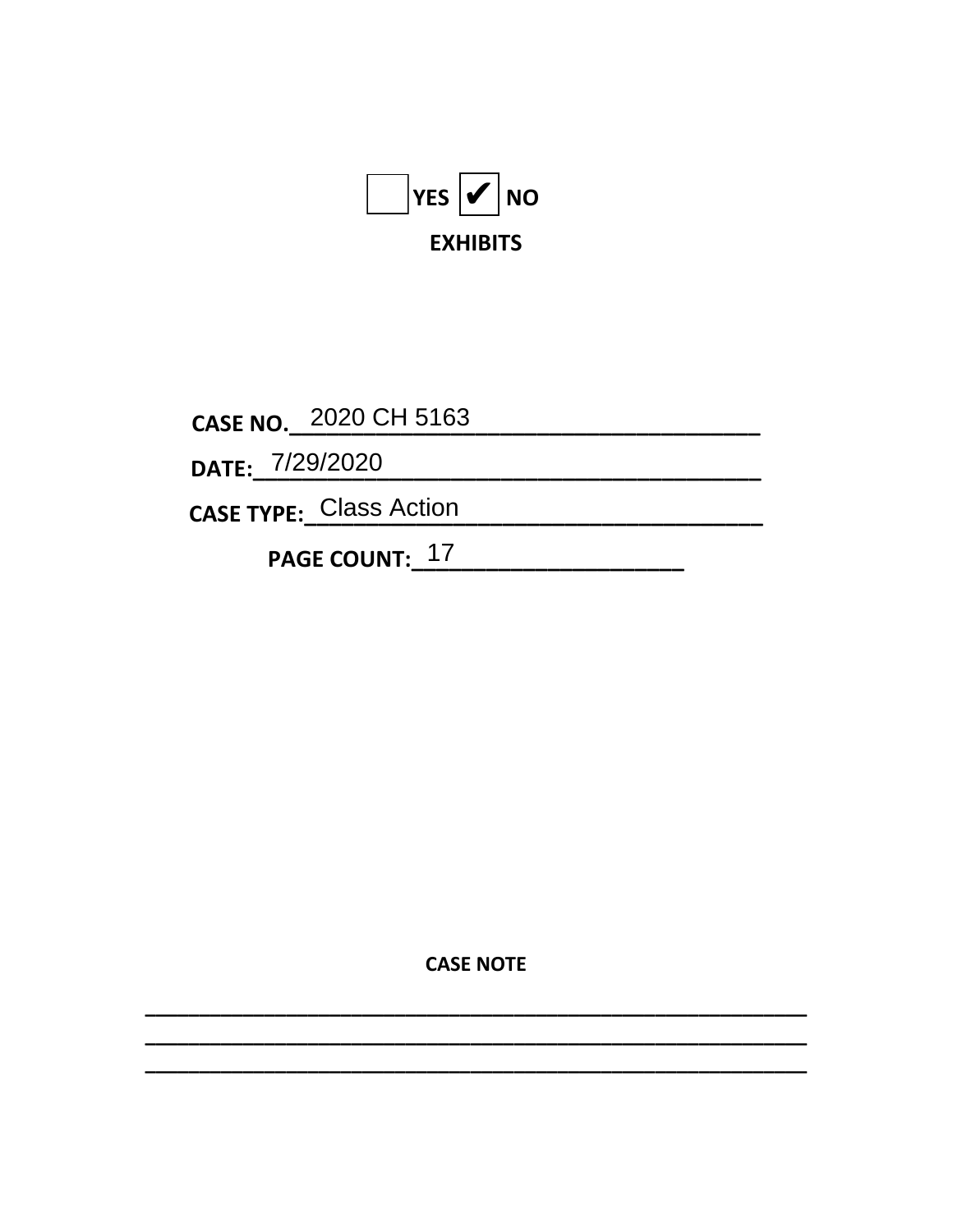# IN THE CIRCUIT COURT OF COOK COUNTY COUNTY DEPARTMENT, CHANCERY DIVISION

FILED

7/29/2020 1:52 PM DOROTHY BROWN CIRCUIT CLERK

| COUNTT DEI ARTMENT, CHANCERT DIVISION<br>COOK COUNTY, IL<br>2020CH05163 |                            |
|-------------------------------------------------------------------------|----------------------------|
| ROXANNE THOMAS,<br><b>JAMES THOMAS,</b>                                 | 9928666                    |
| Plaintiff,                                                              | Case Number: 2020CH05163   |
| v.                                                                      | <b>JURY TRIAL DEMANDED</b> |
| GEICO CASUALTY COMPANY,                                                 |                            |
| Defendant.                                                              |                            |

# CLASS ACTION COMPLAINT

Plaintiffs, Roxanne Thomas and James Thomas, by and through undersigned counsel and on behalf of themselves and all other similarly situated, hereby submit this Class Action Complaint against defendant Geico Casualty Company, and in support thereof, states as follows:

# Nature of the Action

1. This action seeks classwide relief for defendant Geico Casualty Company's failure to provide fair and appropriate insurance premium relief to its Illinois auto policyholders in the midst of the COVID-19 pandemic.

2. This is a proposed class action brought on behalf of all Illinois residents who were auto insurance policyholders of defendant Geico Casualty Company as of March 1, 2020, and who have thereafter continued to be Geico auto policyholders.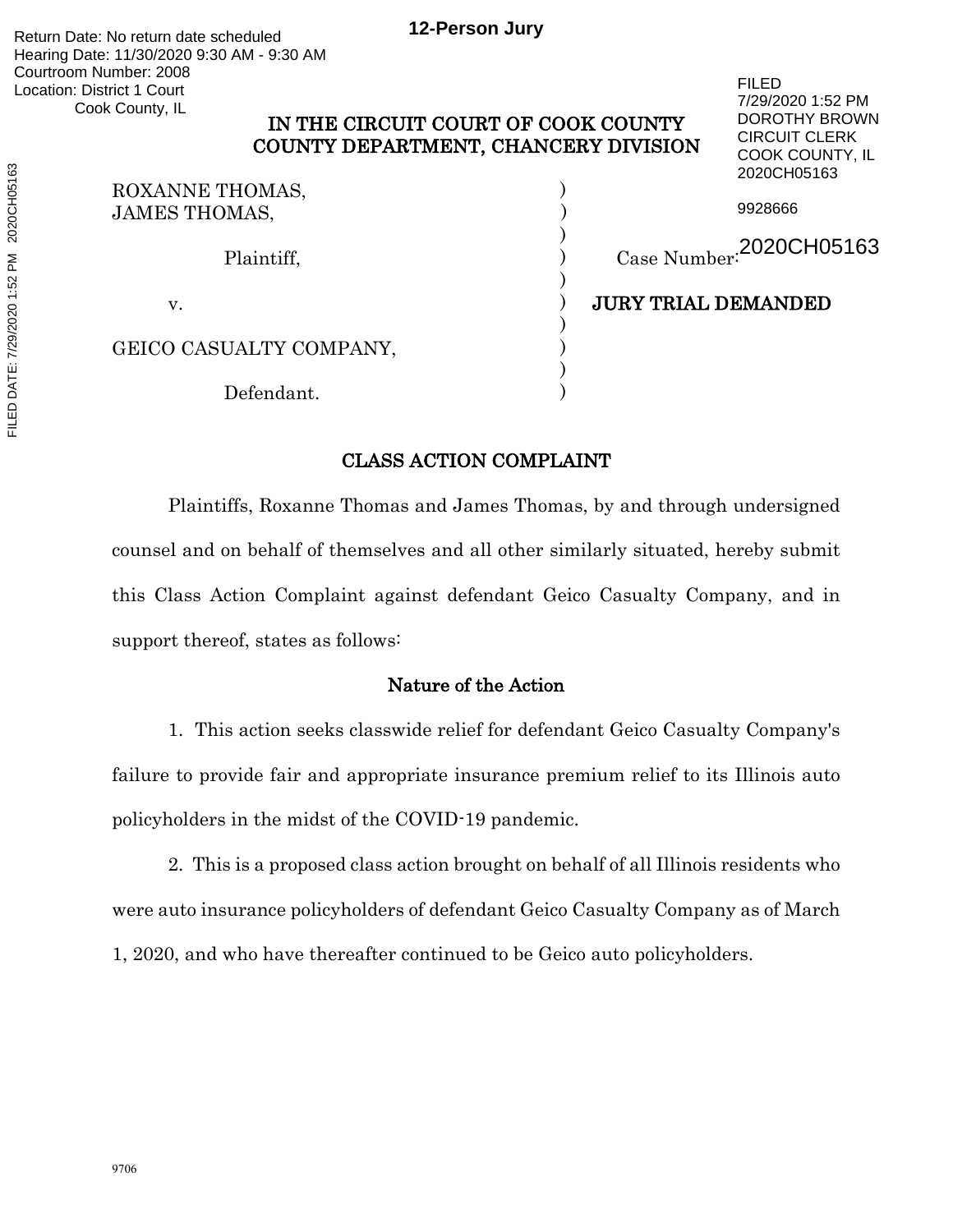#### The Parties

3. Plaintiffs, Roxanne Thomas and James Thomas, are residents of the State of Illinois, and current auto insurance policyholders of defendant Geico General Insurance Company.

4. Defendant Geico Casualty Company ("Geico") is a Nebraska corporation with offices at One Geico Center, Macon, GA 31295. It is engaged in the business of insurance, and regularly sells automobile insurance in Illinois.

### Factual Background Applicable to the Proposed Class

5. Geico is a prolific underwriter of automobile insurance in Illinois.

6. On information and belief, and throughout the entirety of the COVID-19 pandemic, Geico has enjoyed a substantial share of the auto insurance market in Illinois. At all times relevant to this case, Geico has derived substantial revenues and profits from the sale of auto insurance in Illinois.

### Jurisdiction and Venue

7. This Court has subject matter jurisdiction over the parties' controversy under Article VI, Section 9 of the Illinois Constitution.

8. This Court has personal jurisdiction over Geico because Geico's contacts with Illinois are so substantial and of such a nature as to render Geico at home in Illinois.

9. Venue is proper in Cook County pursuant to ILCS 5/2-101 and 5/2-102 because Geico is a resident of Cook County.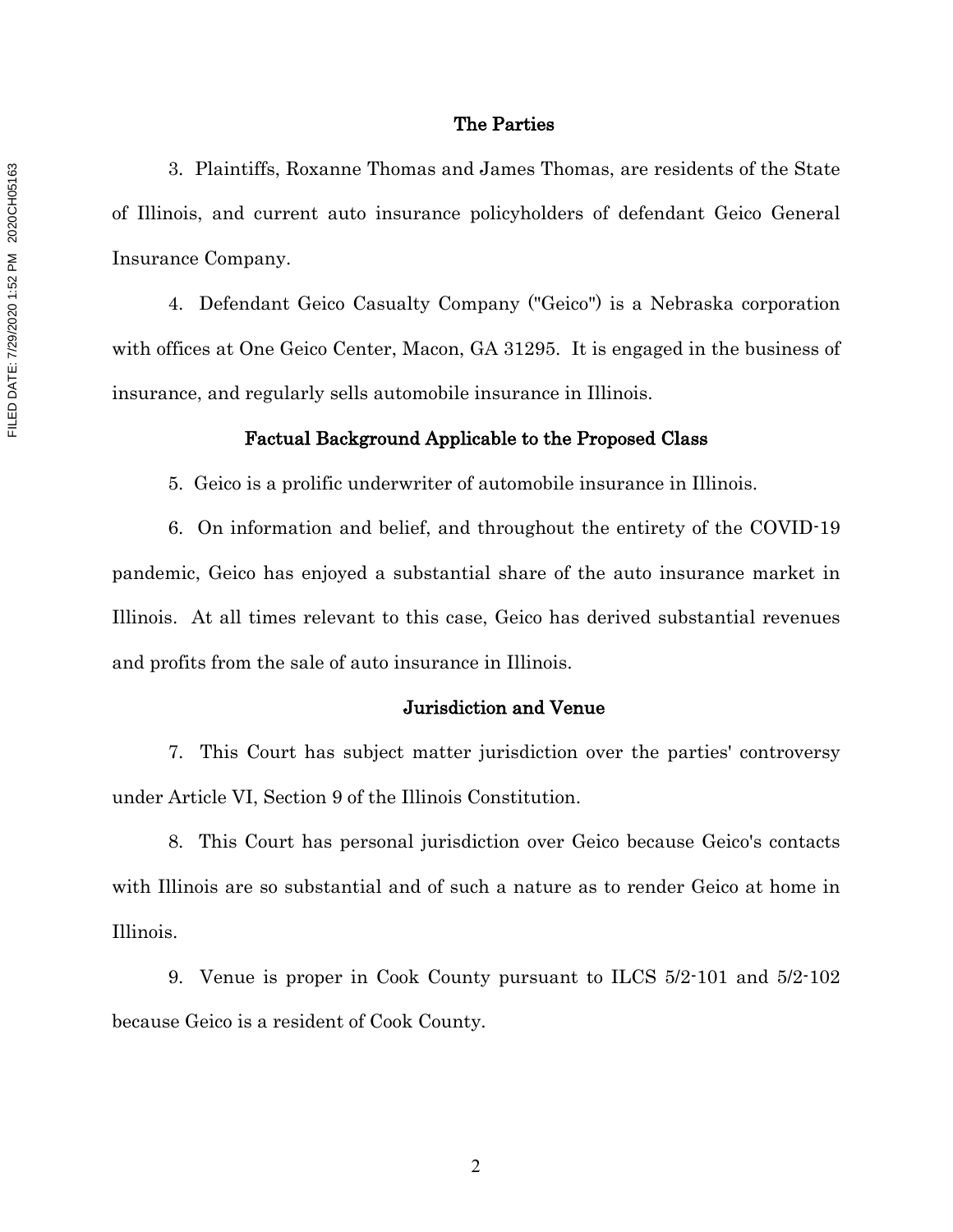# The COVID-19 Pandemic and Its Relationship to Auto Insurance Premiums

10. COVID-19, short for "coronavirus disease 2019," is a novel, virus-borne, and potentially deadly respiratory illness. Since its emergence in late 2019, it has spread rapidly across the globe, reaching pandemic levels. On January 20, 2020, it was declared a "public health emergency of international concern" by the World Health Organization. A week later, the U.S. Secretary of Health and Human Services declared the virus a public health emergency in the United States.

11. COVID-19 is highly contagious and appears capable of spreading exponentially through transmission by persons who are symptomatic, asymptomatic, or pre-symptomatic.

12. As of the date of this complaint, the U.S. Centers for Disease Control and Prevention has recorded nearly 3.5 million cases of COVID-19, and over 135,000 COVID-related deaths, in the U.S. alone. Illinois, meanwhile, has thus far suffered over 7,000 COVID-related deaths.1

13. On March 9, 2020, Illinois Governor J.B. Pritzker issued the first of several Gubernatorial Disaster Proclamations with respect to the COVID-19 crisis. In that proclamation, Gov. Pritzker stated his finding, pursuant to Section 7 of the Illinois Emergency Management Agency Act, 20 ILCS 3305/7, that a disaster exists within

<sup>1</sup> Https://coronavirus.illinois.gov/s/ (last visited July 16, 2020).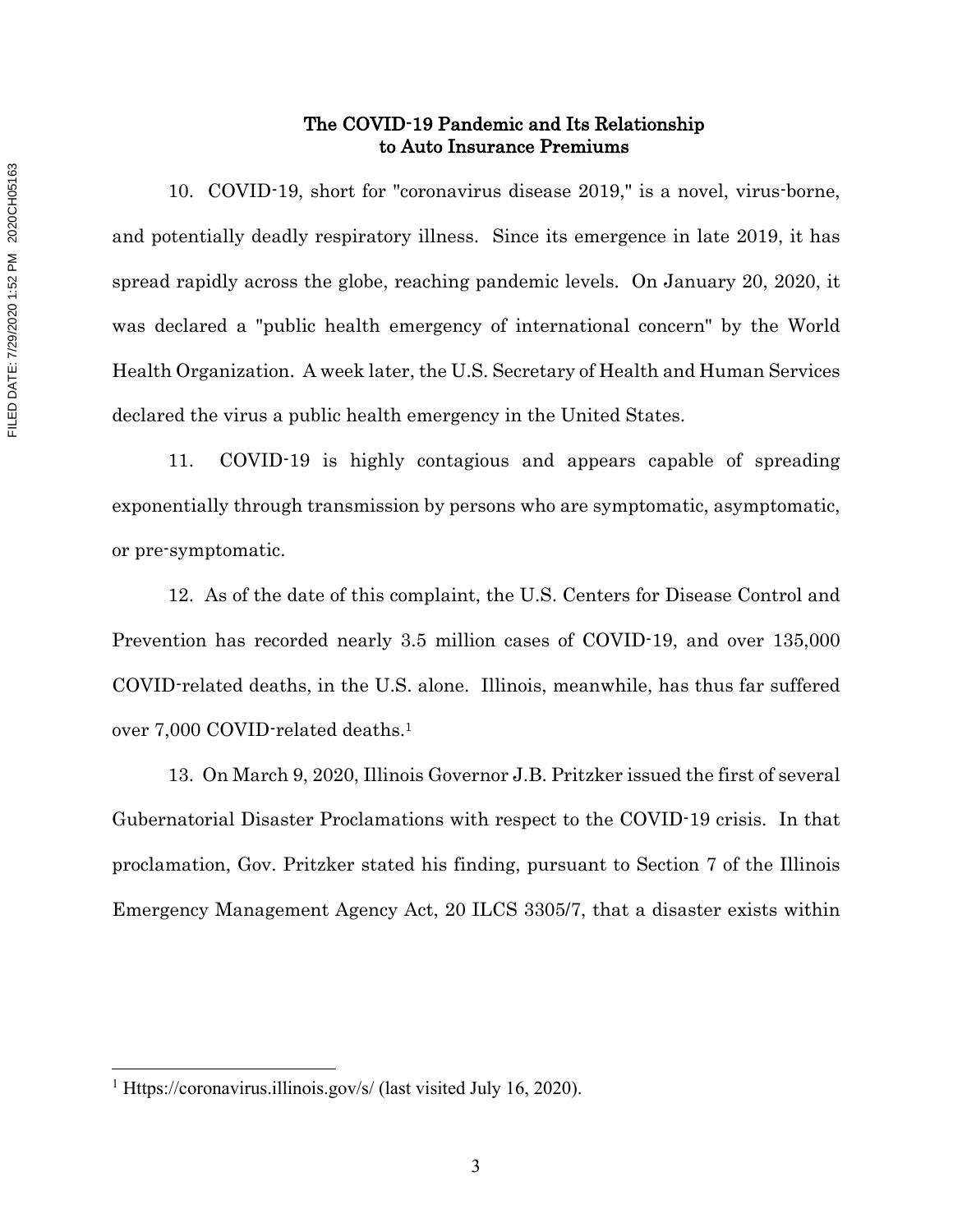disaster area."2

the State of Illinois, and that "all counties in the State of Illinois" constitute "a

14. On March 13, 2020, Gov. Pritzker issued his COVID-related Executive Orders 2020-04 and 2020-05, ordering the cancellation of "all public and private gatherings in the State of Illinois of 1,000 or more people," and (effective March 17, 2020) closing "all public and private schools in Illinois serving pre-kindergarten through 12th grade students[.]"3

15. On March 16, 2020, Gov. Pritzker issued his COVID-related Executive Order 2020-07, ordering "all businesses in the State of Illinois that offer food or beverages for on-premises consumption — including restaurants, bars, grocery stores, and food halls" to "suspend service for and . . . not permit on-premises consumption."4

16. On March 20, 2020, Gov. Pritzker issued his COVID-related Executive Order 2020-10, requiring (with specified exceptions) "all individuals currently living within the State of Illinois" to "stay at home or at their place of residence," and ordering "all nonessential businesses and operations in Illinois to cease."5

<sup>2</sup> Https://www2.illinois.gov/sites/gov/Documents/CoronavirusDisasterProc-3-12-2020.pdf (last visited July 16, 2020).

<sup>3</sup> Https://www2.illinois.gov/Pages/Executive-Orders/ExecutiveOrder2020-04.aspx; https://www2.illinois.gov/Pages/Executive-Orders/ExecutiveOrder2020-05.aspx (last visited July 16, 2020).

<sup>4</sup> Https://www2.illinois.gov/Pages/Executive-Orders/ExecutiveOrder2020-07.aspx (last visited July 16, 2020).

<sup>5</sup> Https://www2.illinois.gov/Pages/Executive-Orders/ExecutiveOrder2020-

<sup>10.</sup>aspx#:~:text=Stay%20at%20home%20or%20place,allowed%20in%20this%20Executive%20 Order (last visited July 16, 2020).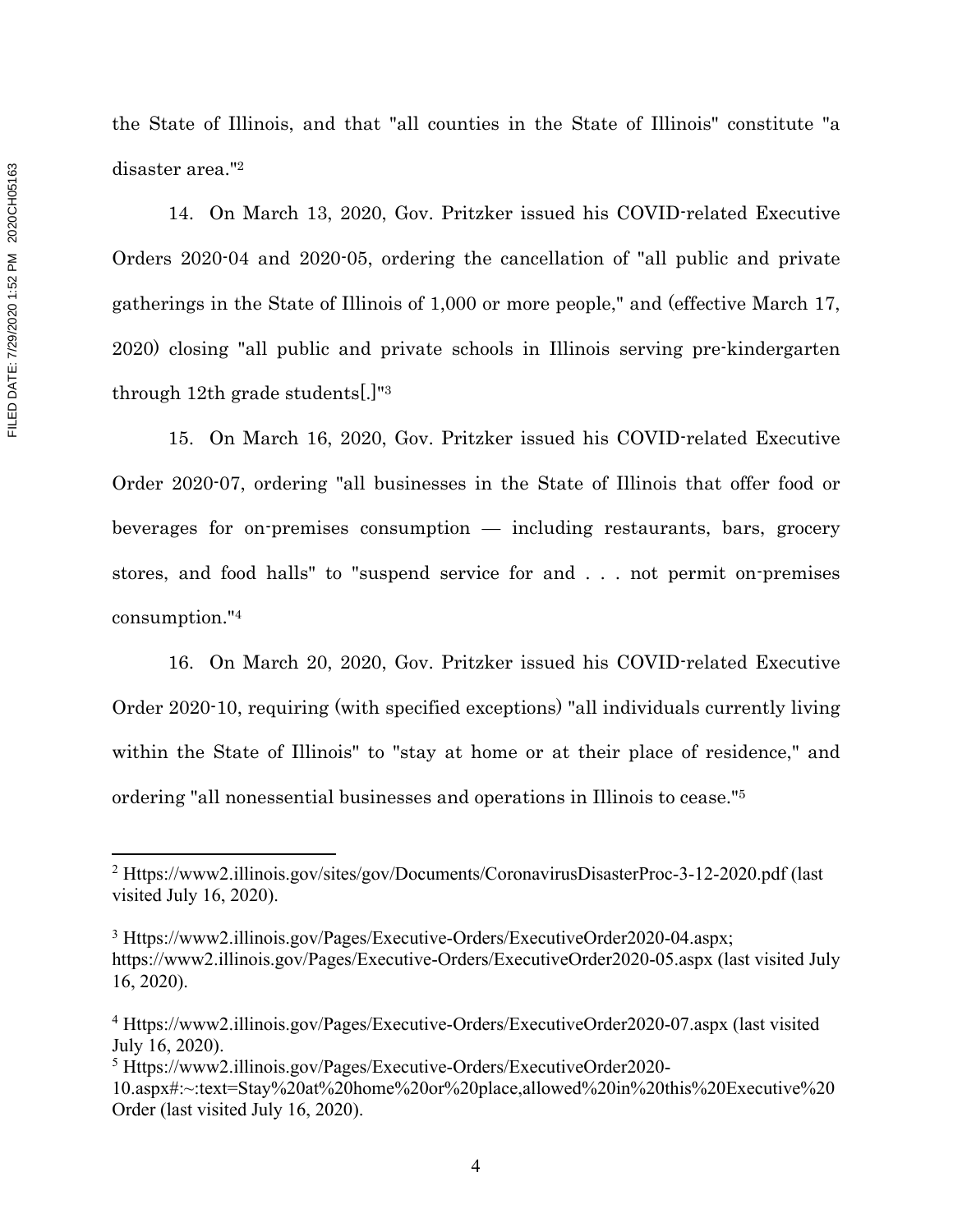17. The practical effect of the COVID-19 crisis and the State of Illinois' response thereto has been to dramatically empty Illinois' roads of vehicle traffic. Simply stated, with nonessential businesses closed, with schools closed, and with people forced by the exigencies of a public health crisis to shelter in place, Illinois residents are driving less frequently and less far.

18. According to data collected by the Consumer Federation of America ("CFA"), this COVID-driven reduction in "vehicle miles" traveled by Illinois residents has been quite pronounced throughout Illinois.<sup>6</sup> For example, the CFA reports that vehicle miles traveled in Illinois dropped by:

- 42% during the seven-day period from March 15, 2020 to March 21, 2020;
- 67% during the seven-day period from March 22, 2020 to March 28, 2020;
- 67% during the seven-day period from March 29, 2020 to April 4, 2020;
- 67% during the seven-day period from April 5, 2020 to April 11, 2020;
- 68% during the seven-day period from April 12, 2020 to April 18, 2020; and
- 64% during the seven-day period from April 19, 2020 to April 25, 2020.

19. When fewer people drive fewer miles, fewer motor vehicle accidents — and, therefore, fewer auto insurance claims — are the result. The COVID-19 pandemic

 $6$  The Consumer Federation of America is a nonprofit association of over 250 consumer groups. Part of the Center for Economic Justice, the CFA works to advance the interests of consumers through research, advocacy, and education.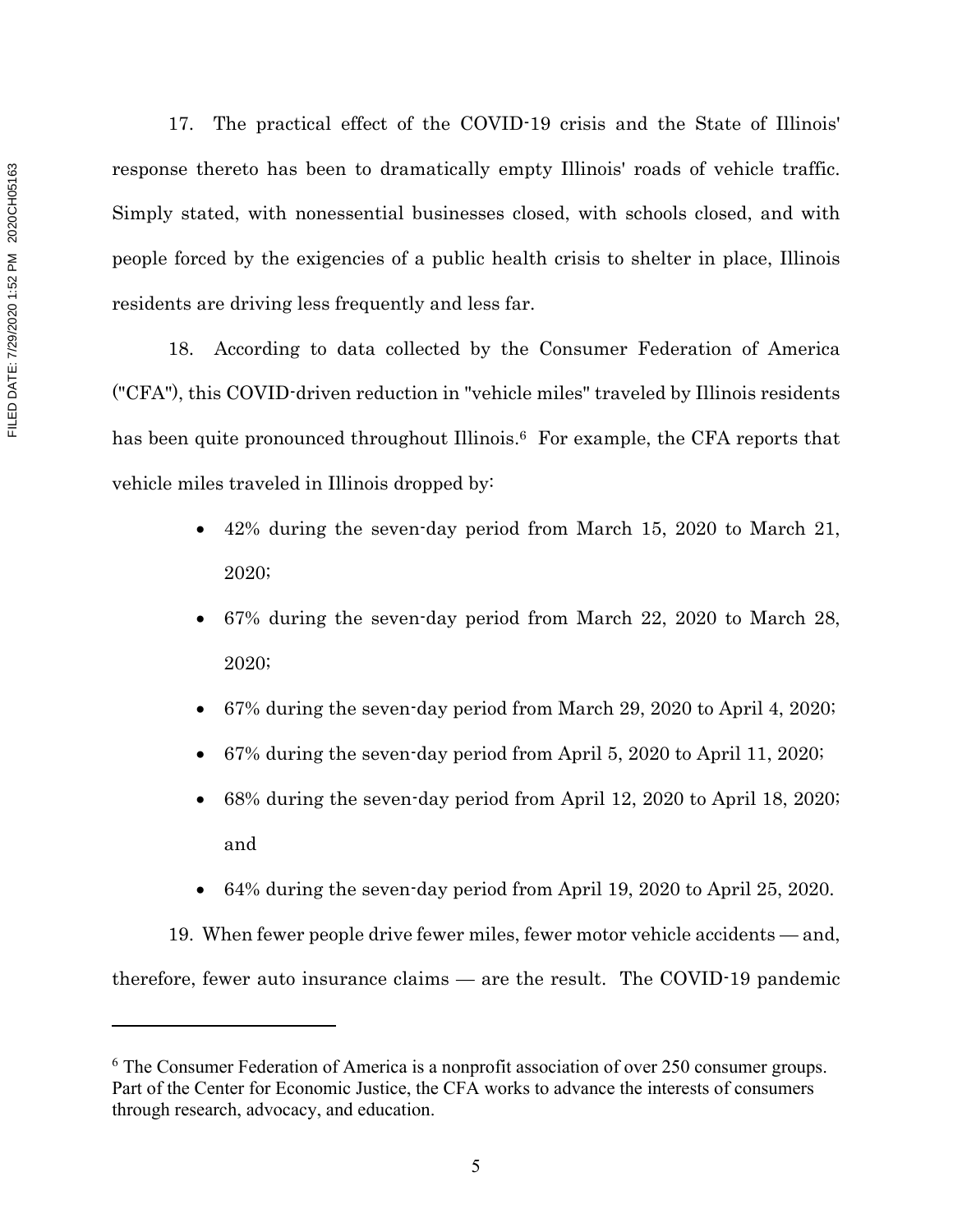has thus led to a dramatic reduction in Illinois auto insurance claims. This profound drop in auto insurance claims (as compared to pre-COVID levels) will almost certainly continue for the foreseeable future, and for as long as the COVID crisis continues.

20. In particular, the COVID-19 pandemic has led to a dramatic reduction in the number of Illinois auto insurance claims that have been submitted and will be submitted to Geico.

21. Personal insurance rates are set to cover future expected claims and expenses. Auto insurers develop such rates by extrapolating from recent historical experience with premium payments, claims submitted, claim settlement expenses, and non-claim selling and administrative expenses, and then projecting future claims and costs from that data.

22. As a result of COVID-19 restrictions, auto insurers' (including Geico's) assumptions about future claims in Illinois became dramatically overstated when, in mid-March of 2020, the state's roads emptied, and the frequency of motor vehicle accidents and insurance claims dropped precipitously and immediately. This rendered the premiums charged by Geico to its Illinois policyholders grossly excessive, not only for new policyholders going forward, but also for existing policyholders whose premiums were based on the overstated and obsolete claim projections.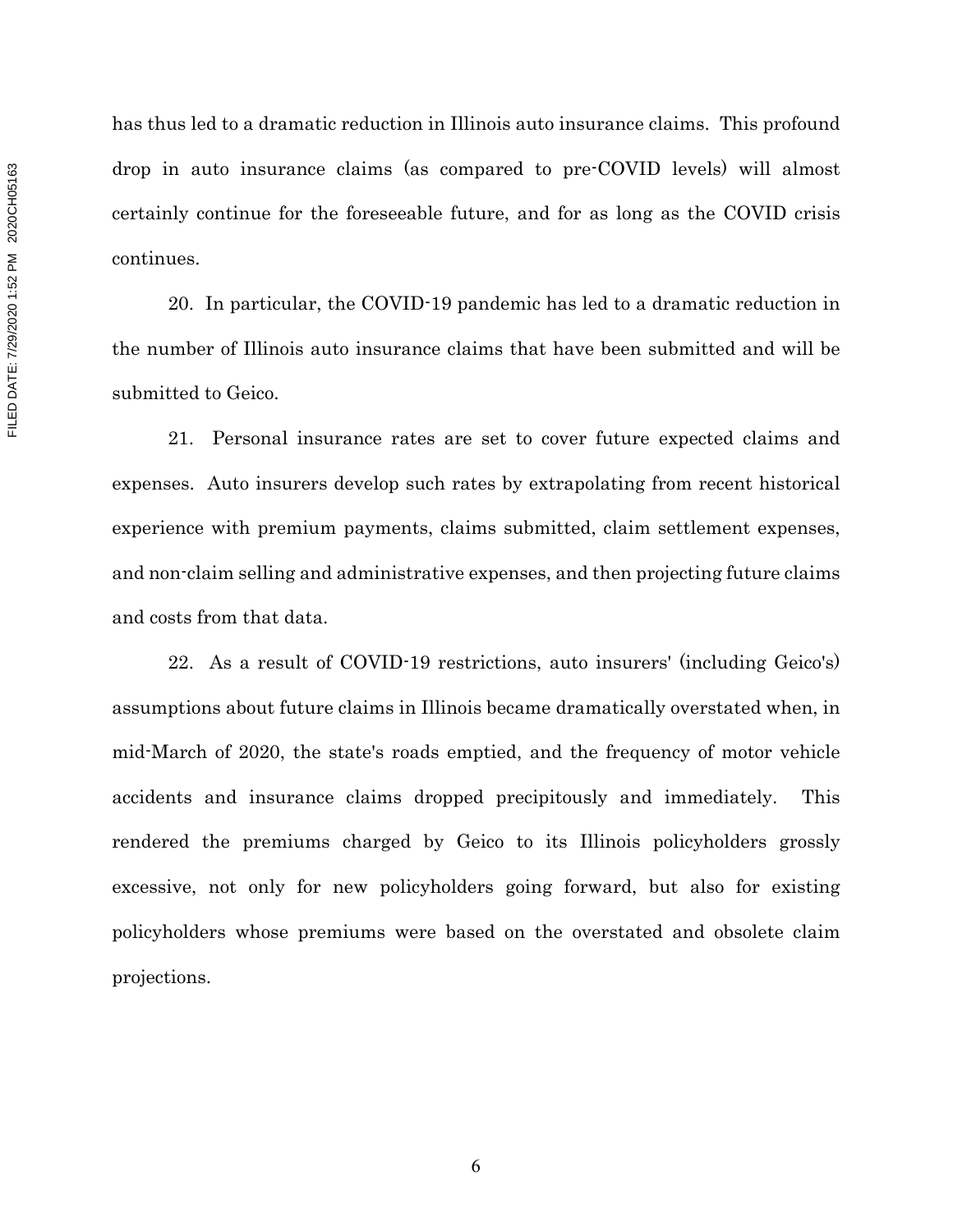#### Geico's Wrongful Conduct

23. Recognizing the windfall in premiums that the auto insurance industry will reap as a result of COVID-19, many auto insurers have provided premium relief to their policyholders. For example, the State Farm companies, which possess the largest market share for auto insurance in the U.S., have given their auto policyholders a 25% credit on premiums for the period from March 20, 2020 to May 31, 2020.

24. By contrast, the premium relief offered by Geico to its Illinois policyholders has been grossly inadequate and designed to secure for Geico an unearned and unfair windfall.

25. Specifically, in statements posted on its website on June 8, 2020 (and still shown on that website as of the filing of this complaint), Geico offered its existing Illinois policyholders a 15% credit toward premiums on auto policy **renewals** where the policy is renewed during the period from April 8, 2020 to April 7, 2021.7 Geico has thus offered no premium relief for Illinois auto policies that are currently in place, even though the COVID-19 crisis has rendered the premiums paid for these existing policies grossly excessive.

26. For existing policyholders, Geico's premium relief expressly (and unreasonably) conditions premium relief on the policyholder's renewal of his or her Geico policy, thus penalizing those of its policyholders who choose not to renew their Geico policies. Moreover — and quite apart from its wrongfully limiting relief for

<sup>7</sup> Https://www.geico.com/about/coronavirus/ (last visited July 16, 2020).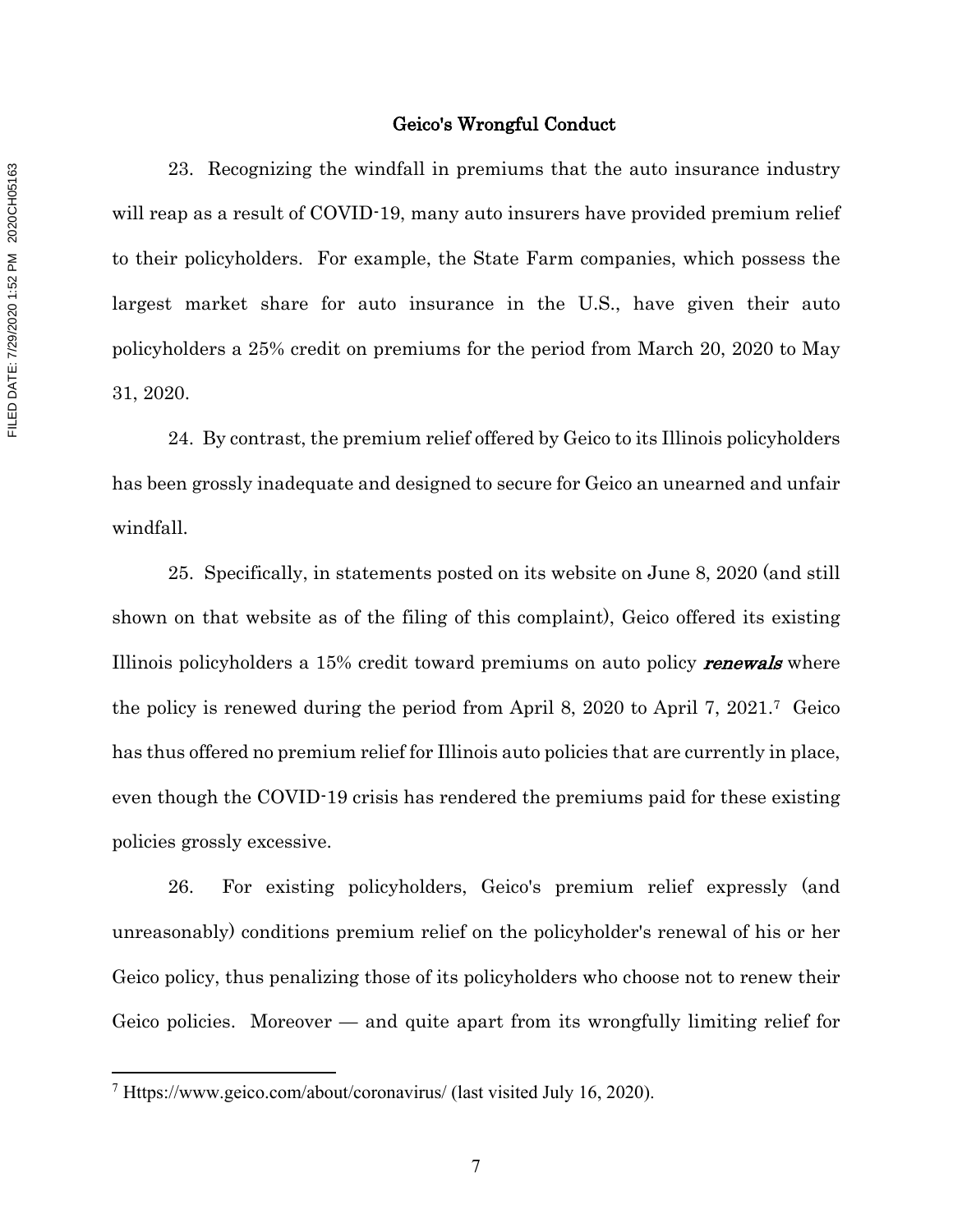existing policyholders to policy renewals only  $-$  a 15% credit falls far short of the relief that any fair and reasonable actuarial analysis would require.

27. Geico's premium relief compares unfavorably to all or substantially all of the premium-relief programs established by other Illinois auto insurers in response to the COVID-19 crisis.

#### Class Certification Allegations

28. Plaintiffs, Roxanne Thomas and James Thomas, bring this action on behalf of themselves and all others similarly situated, as representative of the following proposed classes: All Illinois residents who were auto insurance policyholders of defendant Geico General Insurance Company as of March 1, 2020, and who have thereafter continued to be Geico auto policyholders.

29. This action is brought and may properly be maintained as a class action pursuant to 735 ILCS 5/2-801 because:

a. The proposed class is so numerous that the individual joinder of all absent class members is impracticable. While the exact number and identities of proposed class members is presently unknown, and can only be determined through investigation and discovery, plaintiff is informed and believes that the proposed class includes over 1,000 members.

b. There are questions of fact or law common to each member of the proposed class, and these common questions predominate over any questions affecting only individual members. Such common questions include: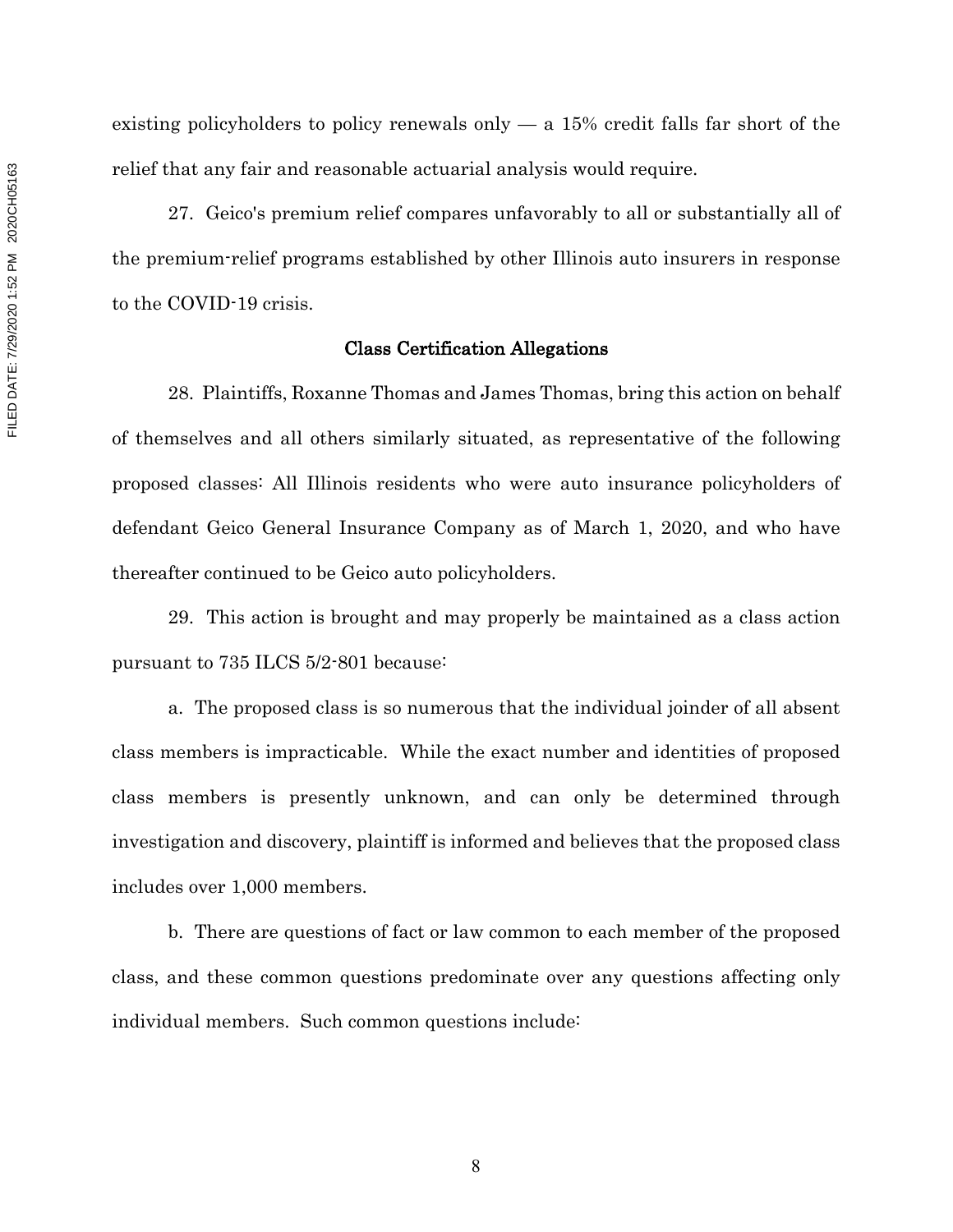i. Whether each member of the proposed class was a policyholder under an existing Geico auto insurance policy as of March 1, 2020, and has since continued to be a Geico policyholder;

ii. Whether each member of the proposed class has been offered or provided with the inadequate premium relief described in paragraph 25 above;

iii. Whether the fairness and/or reasonableness of Geico's program of premium relief, as described in paragraph 25 above, is governed by the terms of its auto policies;

iv. Whether Geico's offer or provision of premium relief, as described in paragraph 25 above, constitutes an unfair or deceptive act or practice;

v. Whether Geico implemented its offer of premium relief, as described in paragraph 25 above, with the expectation that others would rely upon any misrepresentation, or any concealment or omission of material fact, subsumed within such offer;

vi. Whether Geico's program of premium relief, as described in paragraph 25 above, is unfair and/or unreasonable;

vii. Whether Geico's program of premium relief, as described in paragraph 25 above, constitutes a breach of the implied covenant of good faith and fair dealing contained in each of the company's Illinois auto policies;

viii. Whether Geico's program of premium relief, as described in paragraph 25 above, results in unjust enrichment to Geico; and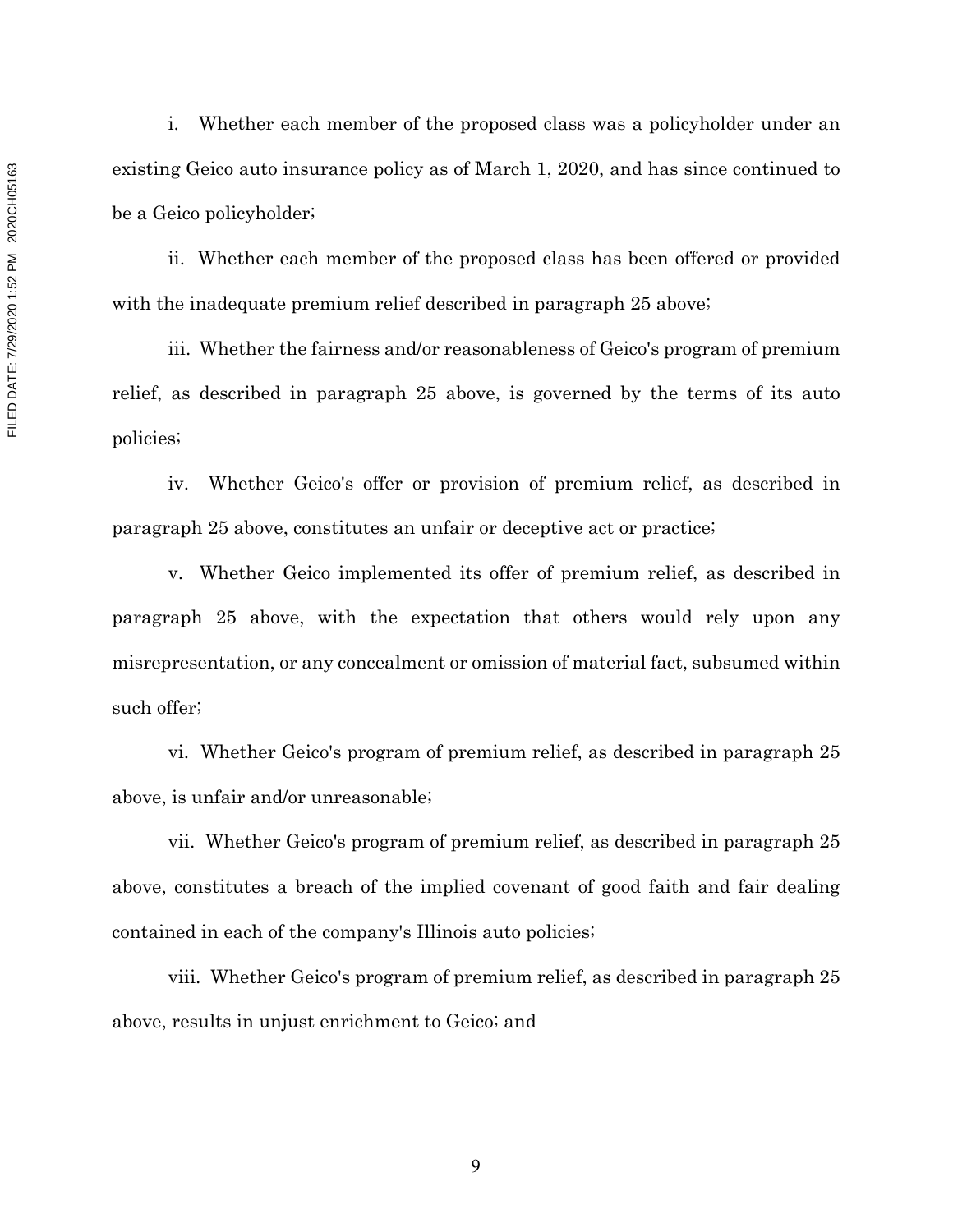ix. Whether Geico owes greater COVID-related premium relief to its Illinois auto policyholders.

c. The plaintiff will fairly and adequately protect the interests of the proposed class.

d. Classwide resolution of the dispute is an appropriate method for the fair and efficient adjudication of the proposed class's controversy with Geico.

## COUNT I

#### Declaratory Relief

30. Plaintiffs, Roxanne Thomas and James Thomas, bring this action on behalf of themselves and all others similarly situated, repeat and incorporate by reference the allegations set forth in paragraphs 1 through 29 above.

31. Geico's program of premium relief, as described in paragraph 25 above, unlawfully deprives its Illinois auto policyholders of the full and fair COVID-related premium relief to which they are entitled.

32. Geico's program of premium relief, as described in paragraph 25 above, is designed to secure for Geico, and has secured and will continue to secure for Geico, an unfair windfall at the expense of Geico's Illinois auto policyholders.

33. Geico's program of premium relief, as described in paragraph 25 above, is unlawful.

34. An actual controversy of a justiciable nature exists between the Plaintiffs, Roxanne Thomas and James Thomas, on behalf of themselves and all others similarly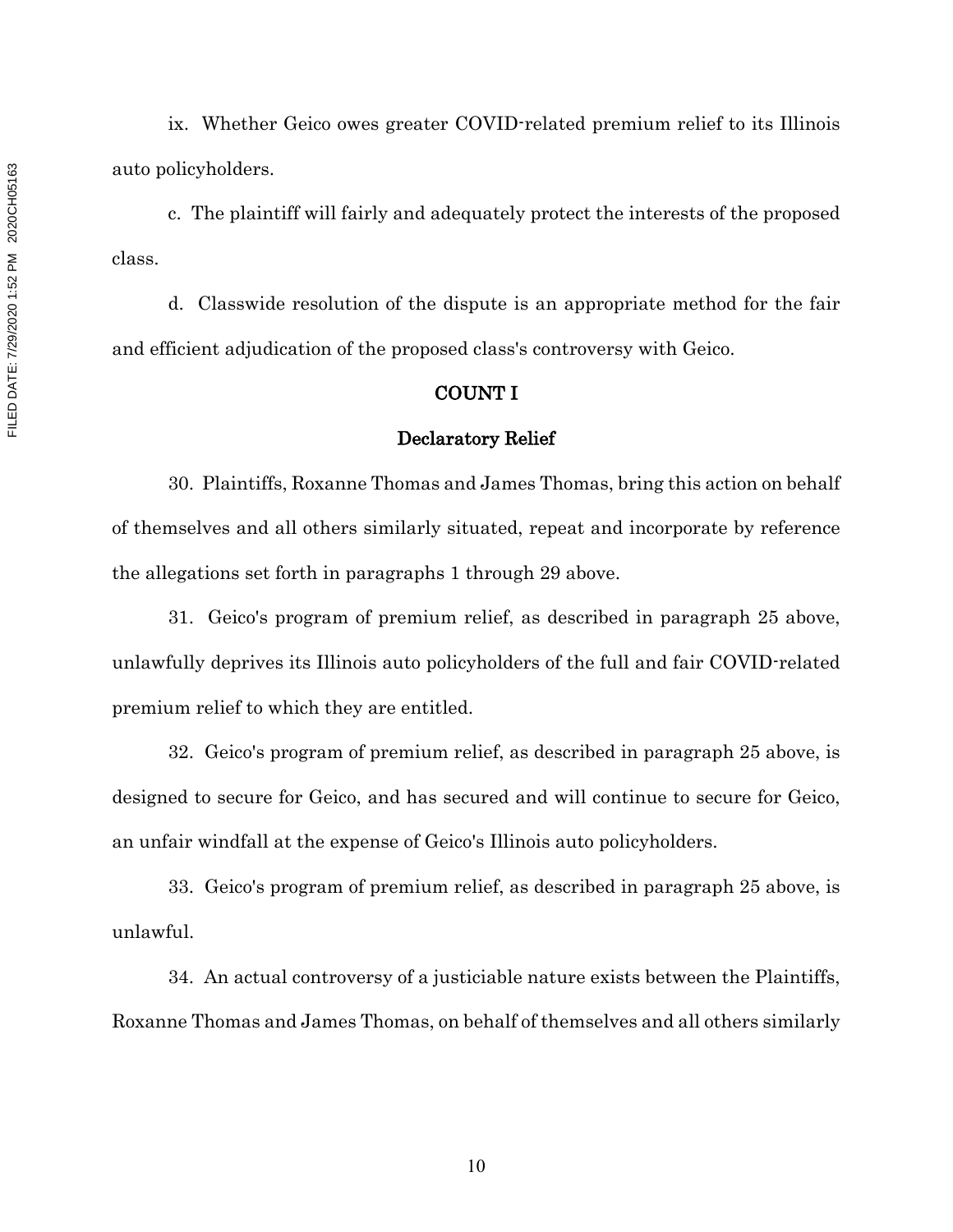situated (on the one hand), and Geico (on the other), concerning the parties' rights and obligations with respect to Geico's program of COVID-related premium relief.

35. The controversy is of sufficient immediacy to justify the entry of a declaratory judgment.

36. An award of declaratory relief by this Court will terminate some or all of the existing controversy between the parties.

## COUNT II

#### Illinois Consumer Fraud and Deceptive Business Practices Act

37. Plaintiffs, Roxanne Thomas and James Thomas, bring this action on behalf of themselves and all others similarly situated, repeat and incorporate by reference the allegations set forth in paragraphs 1 through 36 above.

38. The Illinois Consumer Fraud and Deceptive Business Practices Act ("ICFA") makes unlawful:

Unfair methods of competition and unfair or deceptive acts or practices, including but not limited to the use or employment of any deception, fraud, false pretense, false promise, misrepresentation or the concealment, suppression or omission of any material fact, with intent that others rely upon the concealment, suppression or omission of such material fact, or the use or employment of any practice described in Section 2 of the "Uniform Deceptive Trade Practices Act", approved August 5, 1965,1 in the conduct of any trade or commerce are hereby declared unlawful whether any person has in fact been misled, deceived or damaged thereby.

### 815 ILCS 505/2.

39. In making its offer of premium relief, Geico represented to its Illinois auto policyholders (implicitly, if not explicitly) that such offer is fair and reasonable, when in fact it is neither.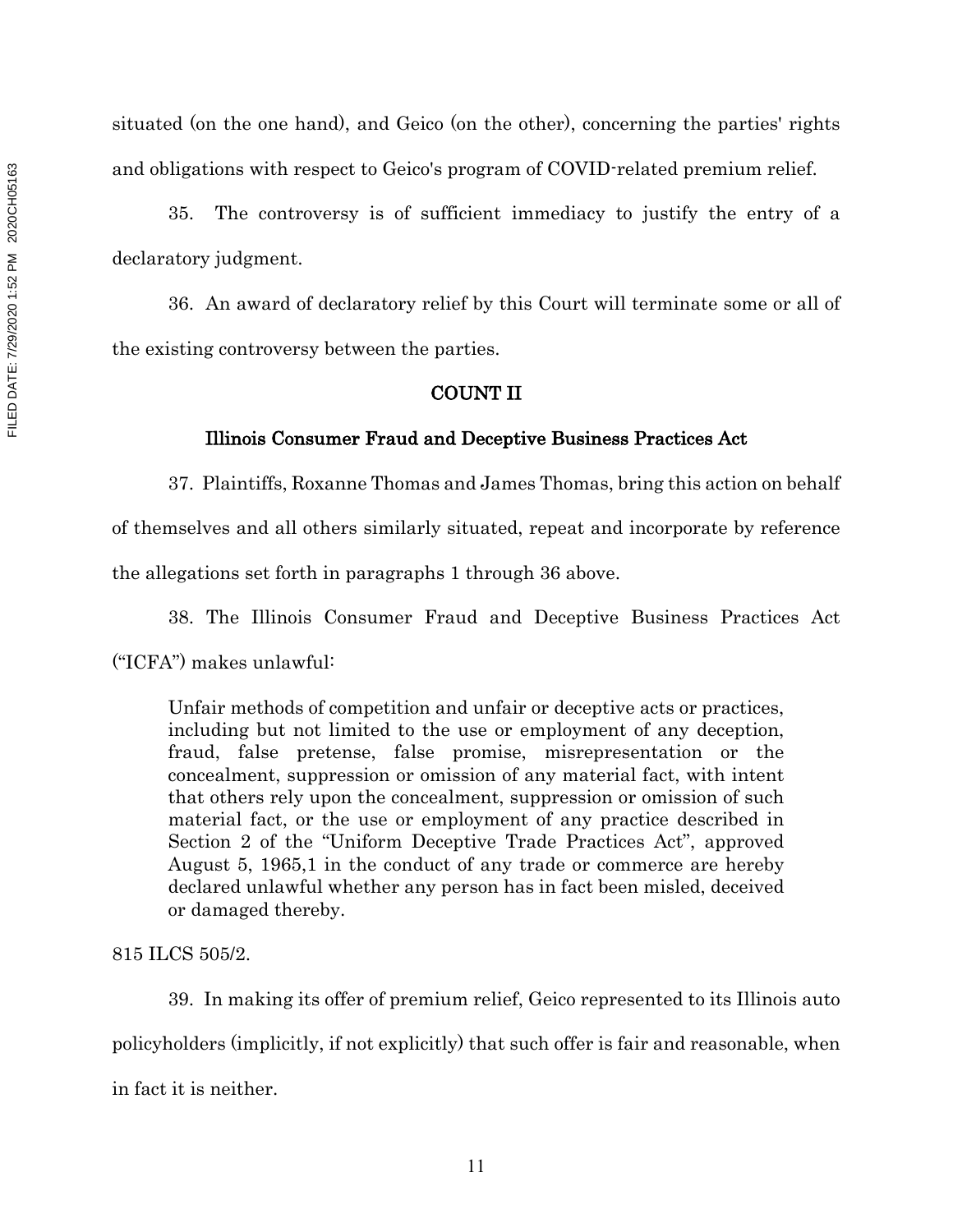40. In making its offer of premium relief, Geico concealed from its Illinois auto policyholders, or omitted to share with such policyholders, the inadequacy and unfairness of that offer. Geico engaged in such conduct with the intent that others rely upon such concealment and/or omission.

41. In making its offer of premium relief, Geico concealed from its Illinois auto policyholders, or omitted to share with such policyholders, the fact that such offer compares unfavorably to the COVID-19 premium relief offered by all or substantially all other Illinois auto insurers. Geico engaged in such conduct with the intent that others rely upon such concealment and/or omission.

42. In making its offer of premium relief, Geico expressly represented to its Illinois auto policyholders that they "can trust [Geico] to support" such policyholders "during the coronavirus[.]" Geico engaged in such conduct with the intent that others rely upon such concealment and/or omission.

43. The facts concealed or omitted by Geico, as alleged within this Count II, were and continue to be material facts in the context alleged herein.

44. Geico's conduct, as alleged above, is in violation of 815 ILCS 505/2.

45. As a direct result of Geico's violation of 815 ILCS 505/2, Plaintiffs, Roxanne Thomas and James Thomas, on behalf of themselves and all others similarly situated have been deprived of the COVID-related premium relief to which they are fairly and lawfully entitled.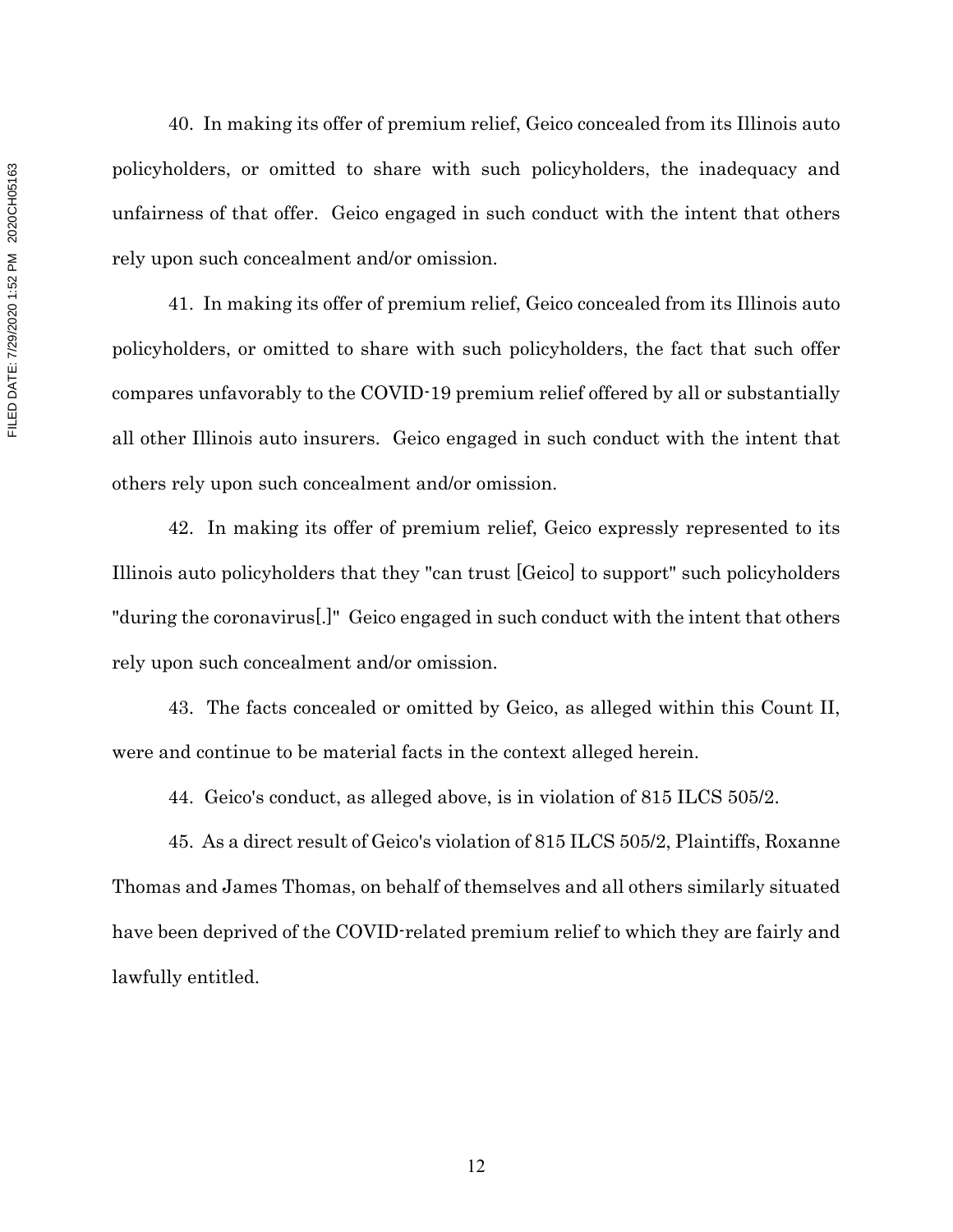### COUNT III

### Common Law Fraud

46. Plaintiffs, Roxanne Thomas and James Thomas, bring this action on behalf of themselves and all others similarly situated, repeat and incorporate by reference the allegations set forth in paragraphs 1 through 45 above.

47. In making its offer of premium relief, Geico represented to its Illinois auto policyholders (implicitly, if not explicitly) that such offer is fair and reasonable, when in fact it is neither. Geico engaged in such conduct with the intent that its existing Illinois auto policyholders rely upon such representation.

48. In making its offer of premium relief, Geico concealed from its Illinois auto policyholders, or omitted to share with such policyholders, the inadequacy and unfairness of that offer. Geico engaged in such conduct with the intent that its existing Illinois auto policyholders rely upon such concealment and/or omission.

49. In making its offer of premium relief, Geico has concealed from its Illinois auto policyholders, or omitted to share with such policyholders, the fact that such offer compares unfavorably to the COVID-19 premium relief offered by all or substantially all other Illinois auto insurers. Geico engaged in such conduct with the intent that its existing Illinois auto policyholders rely upon such concealment and/or omission.

50. In making its offer of premium relief, Geico expressly represented to its Illinois auto policyholders that they "can trust [Geico] to support" such policyholders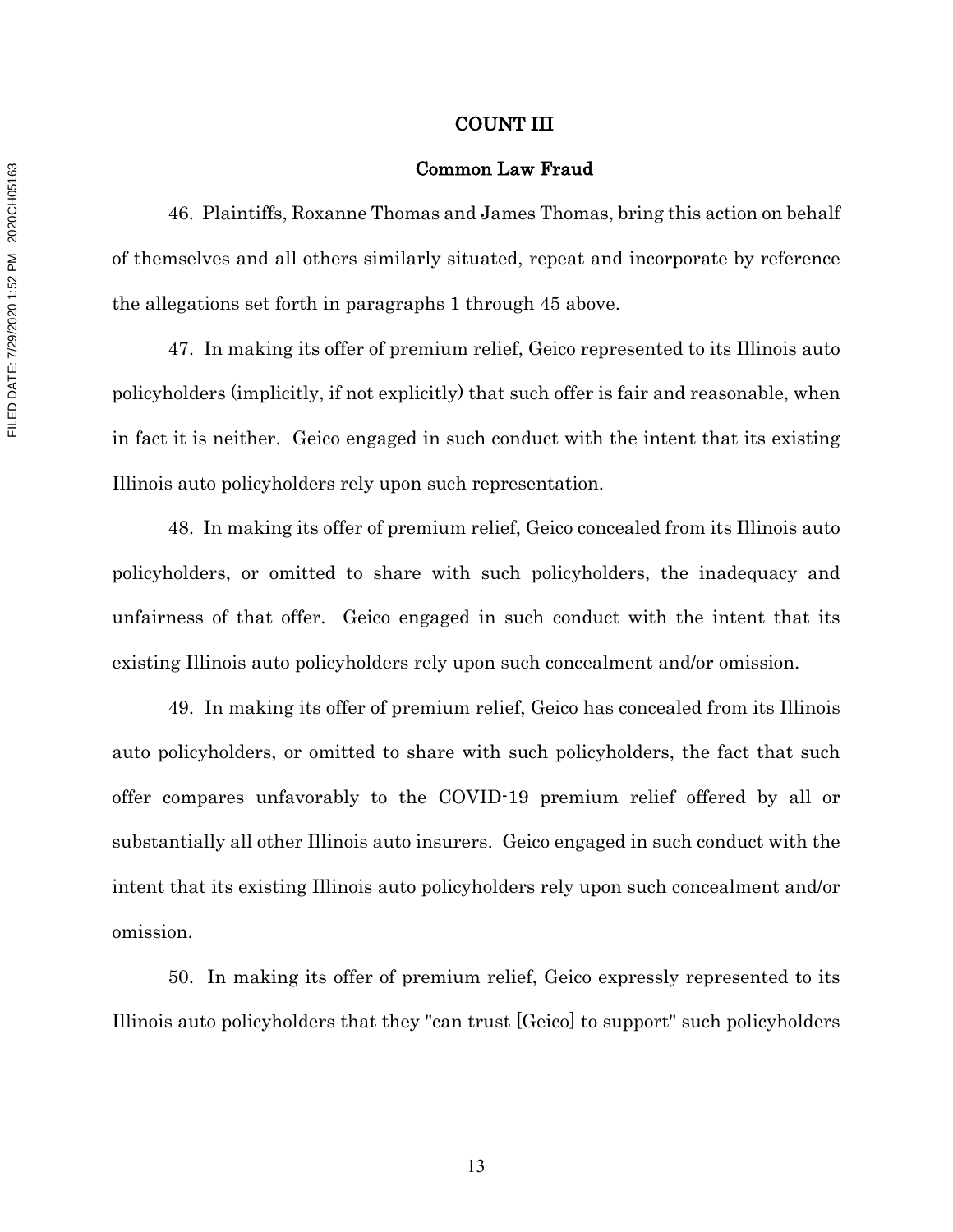"during the coronavirus[.]" Geico engaged in such conduct with the intent that its existing Illinois auto policyholders rely upon such representation.

51. The facts represented, concealed, or omitted by Geico, as alleged within this Count III, were and continue to be material facts in the context alleged herein.

52. In making its offer of premium relief, Geico knew or believed that its representations and/or omissions, as alleged within this Count III, were false and/or deceptive.

53. Geico's existing auto policyholders, including plaintiff, justifiably relied on the express and/or implied representations subsumed within the company's offer of premium relief.

In addition, under the facts as alleged herein, such justifiable reliance is presumed.

54. As a direct result of Geico's acts of common law fraud, Plaintiffs, Roxanne Thomas and James Thomas, on behalf of themselves and all others similarly situated have been deprived of the COVID-related premium relief to which they are fairly and lawfully entitled.

# COUNT IV

### Bad-Faith Breach of Contract

55. Plaintiffs, Roxanne Thomas and James Thomas, bring this action on behalf of themselves and all others similarly situated, repeats and incorporates by reference the allegations set forth in paragraphs 1 through 54 above.

56. Each existing Geico auto insurance policy in the State of Illinois contains an implied covenant of good faith and fair dealing.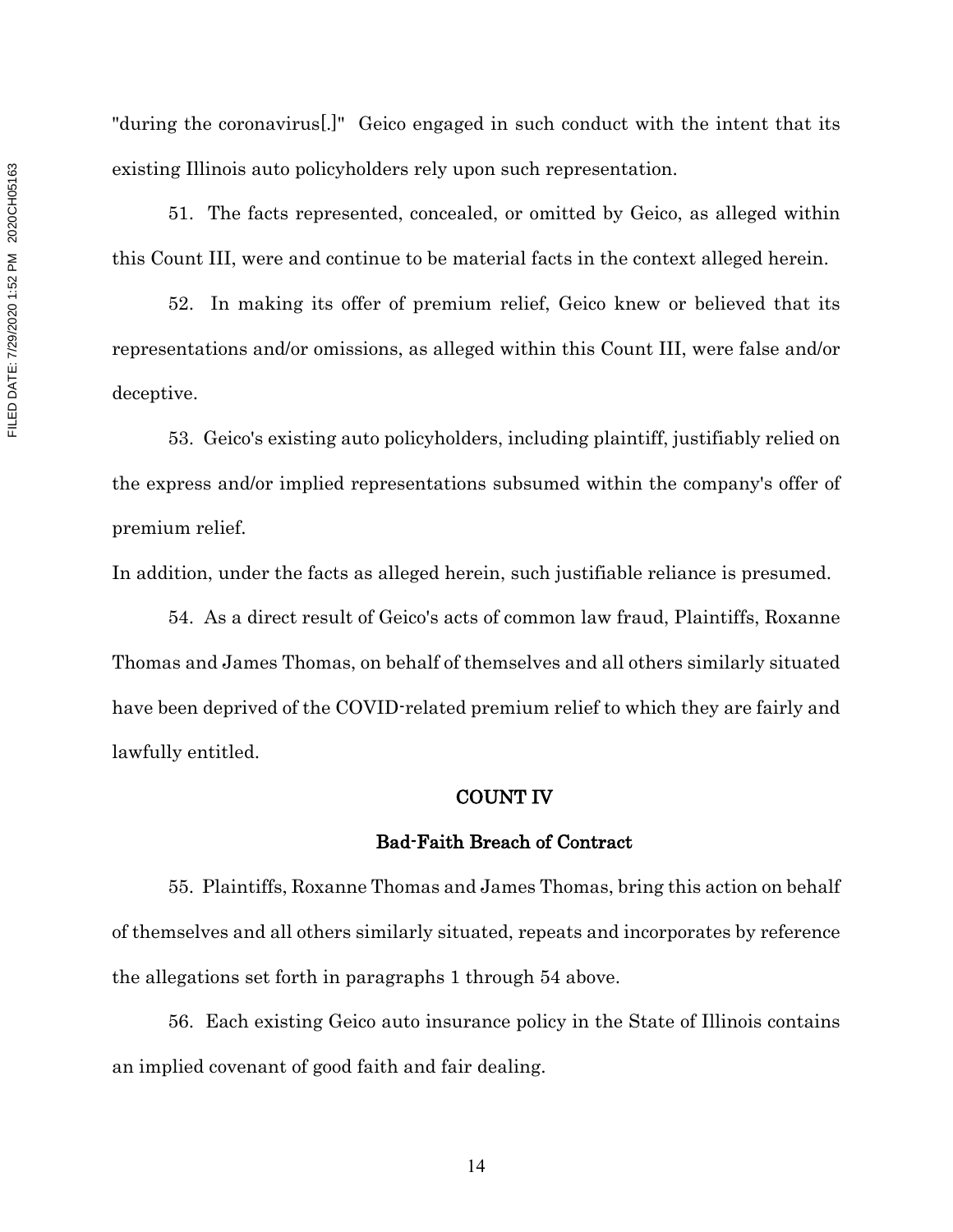FILED DATE: 7/29/2020 1:52 PM 2020CH05163 FILED DATE: 7/29/2020 1:52 PM 2020CH05163

57. By undertaking to (ostensibly) provide its Illinois auto policyholders with COVID-related premium relief, while limiting such relief in a manner that is grossly inadequate, grossly unfair, and designed to secure a windfall for Geico at the expense of such policyholders, Geico has breached the implied covenant of good faith and fair dealing contained within each such policyholder's Illinois auto policy.

58. As a direct result of Geico's bad faith breach of contract, Plaintiffs, Roxanne Thomas and James Thomas, on behalf of themselves and all others similarly situated, have been deprived of the COVID-related premium relief to which they are fairly and lawfully entitled.

### COUNT V

## Unjust Enrichment

59. Plaintiffs, Roxanne Thomas and James Thomas, bring this action on behalf of themselves and all others similarly situated, repeat and incorporate by reference the allegations set forth in paragraphs 1 through 58 above.

60. By engaging in the conduct alleged herein, Geico has unjustly retained a benefit to the detriment of its existing Illinois auto policyholders. Geico's retention of such benefit violates fundamental principles of justice, equity, and good conscience.

61. To the extent that Geico's conduct as alleged herein is not governed by any express contract, Plaintiffs, Roxanne Thomas and James Thomas, on behalf of themselves and all others similarly situated are properly entitled to recover from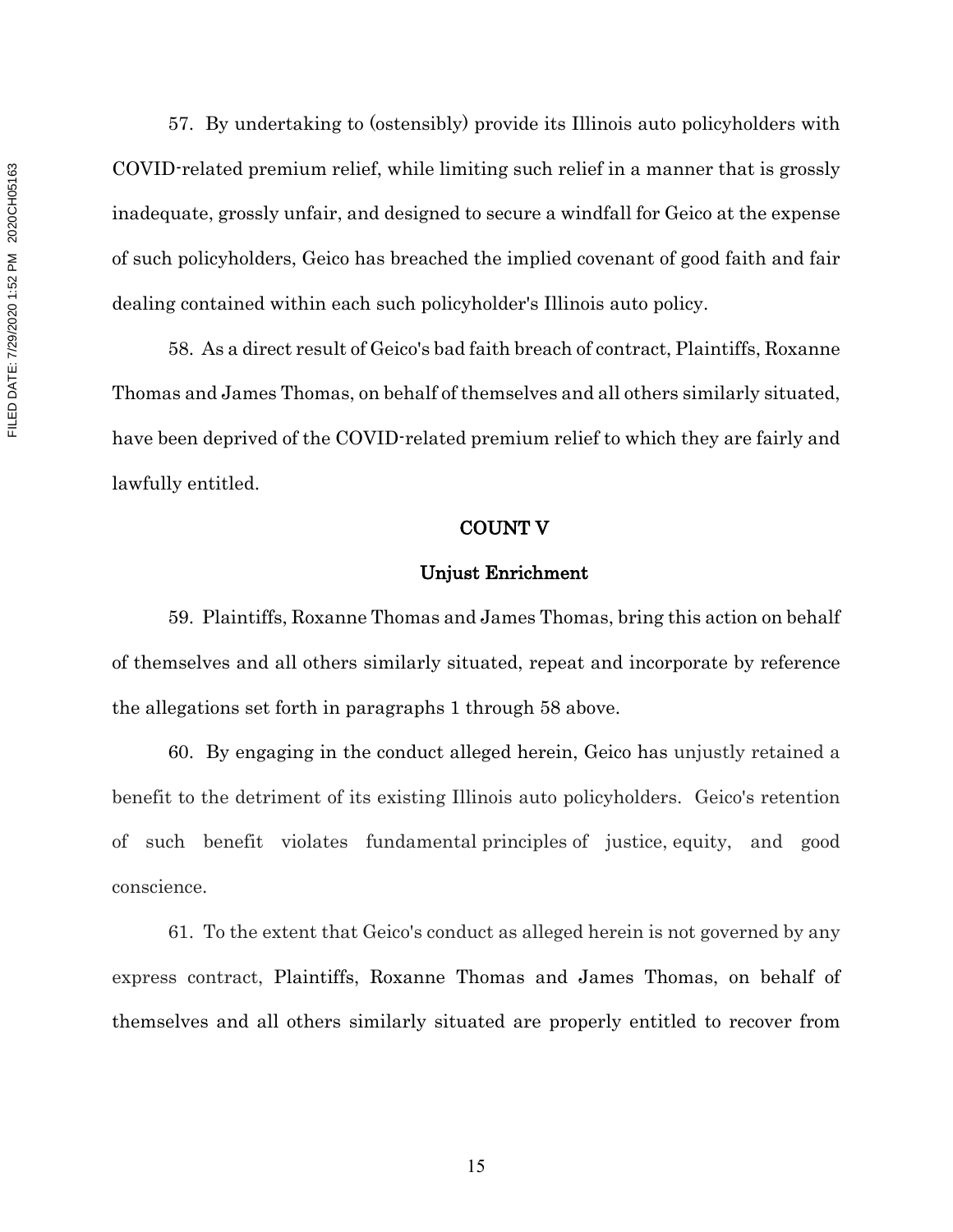Geico for Geico's unjust enrichment in connection with its program of COVID-related premium relief.

WHEREFORE, Plaintiffs, Roxanne Thomas and James Thomas, on behalf of themselves and all others similarly situated, respectfully request that this Court enter judgment as follows:

a. Entering an Order certifying the plaintiff class, appointing plaintiff as representative of that class, and appointing plaintiff's counsel to represent the class, all pursuant to ILCS 5/2-101 and 5/2-102;

b. Declaring the parties' rights, duties, status or other legal relations;

c. Entering the judicial declarations sought by this complaint;

d. Awarding compensatory damages to plaintiff and all others similarly situated for Geico's acts of statutory consumer fraud and/or common law fraud;

f. Awarding compensatory damages to plaintiff and all others similarly situated for Geico's bad-faith breach of contract;

g. Awarding compensatory damages to plaintiff and all others similarly situated for Geico's unjust enrichment;

h. Awarding to plaintiff and all others similarly situated all costs of this action; and

i. Awarding such other and further relief as this Court deems just and appropriate.